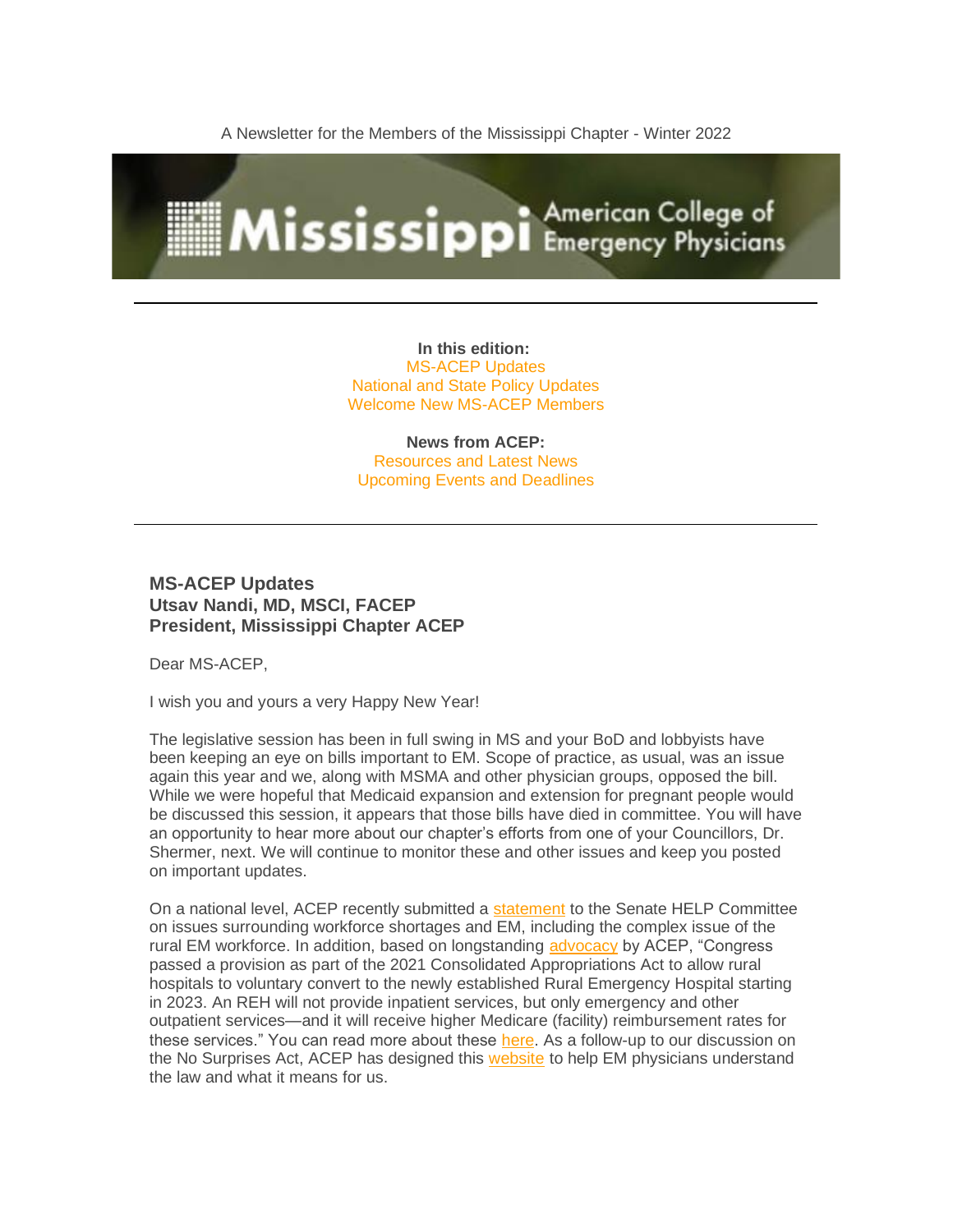Finally, I am very proud to announce that one of our own medical student members, recipient of last year's summer travel scholarship to ACEP's LAC and current southcentral representative, Kelsey Morgan, has been selected to be the next Chair of the EMRA Medical Student Council. Congratulations, Kelsey! We wish you the best as you start in this new role in March.

Thank you all very much for all you do.

Utsav

## **National and State Policy Update Chet Shermer, MD, FACEP MS-ACEP Councillor**

Hello everyone. I wanted to update everyone on some of the recent activities related to our organization. As one of your ACEP Councillors, I have embraced the role and been involved with several video teleconferences related to national and state policy. More on that below.

First, earlier this month, I had the honor to serve as the MS Medical Association's Doctor of the Day at the State Capitol. On the day I was scheduled, I met with David Roberts, MSMA's Chief of Staff/Director of Government Affairs and was oriented to the Capitol Medical Unit.



The unit is well-equipped with many OTC medications, an examination table and typical clinic office equipment to make evaluation of our legislators, staff, and employees easy. Any medical emergency would require 911 services and transport to a local hospital for further evaluation.

During my time, I only had two "patients" that were searching for relief from a headache and one congressman needed a Band-Aid. Of course, more serious cases are possible, and they are prepared to handle a potential emergency until EMS arrives.



Senator Josh Harkins, District 20, (R)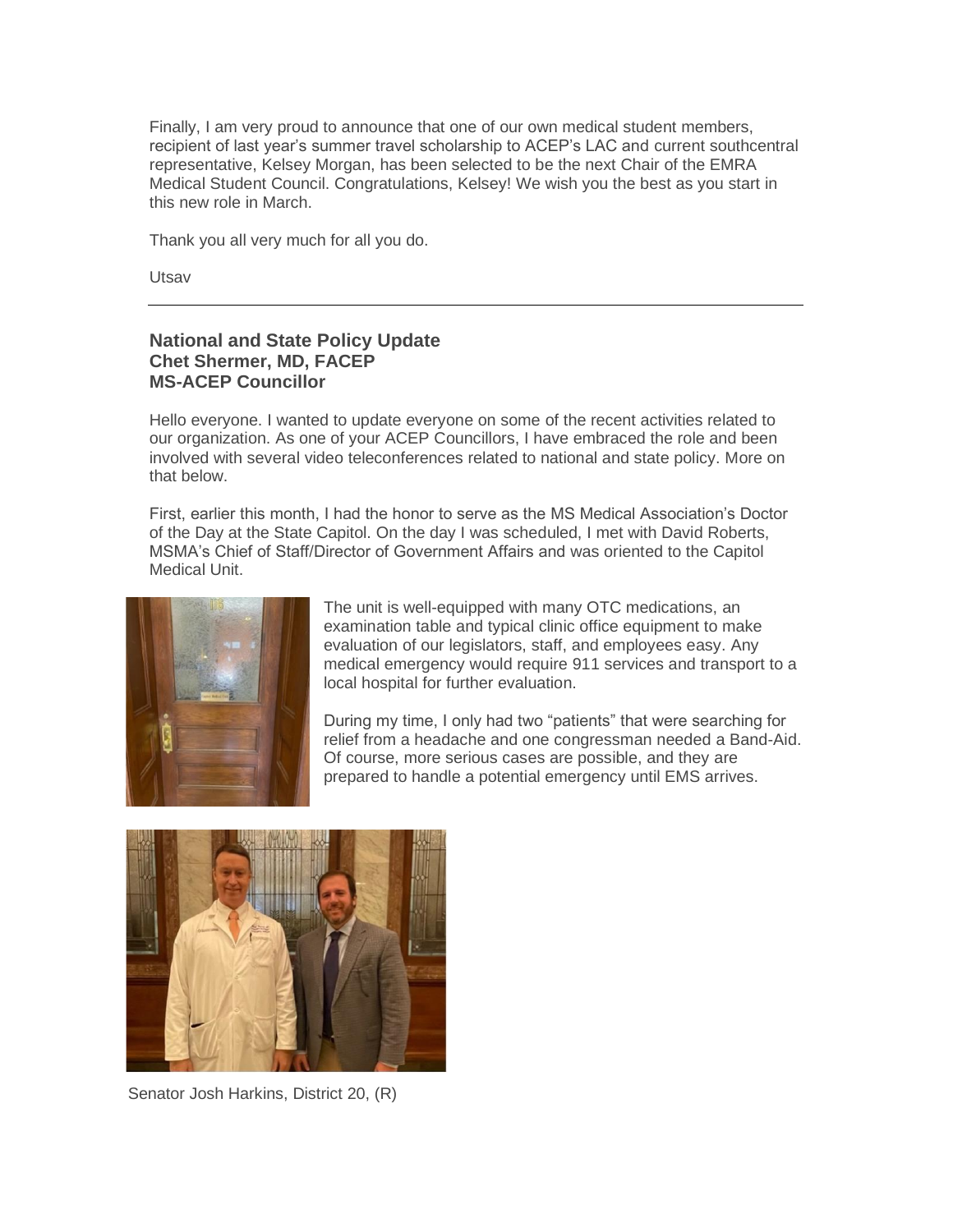At the end of the legislative day, I was invited into the House and Senate chambers for recognition by my local Representative and Senator. Senator Josh Harkins and Representative Brent Powell were gracious hosts and provided a warm welcome.



Congressman Brent Powell, District 59, (R)

I strongly encourage physicians to serve a day at the Capitol! It was rewarding, and it helps keep the faces of our state's physicians on their minds when deciding policy and enacting laws. Go to this [website](https://www.msmaonline.com/Public/Government%20Affairs/Doctor_of_the_Day.aspx) for more information.

In 2021, I attended two video teleconferences hosted by ACEP. The first, in May of 2021, was entitled "State Roundtable on ED Claim Insurance Downcoding and Denials" and the second was more related to Scope of Practice initiatives throughout the country. I was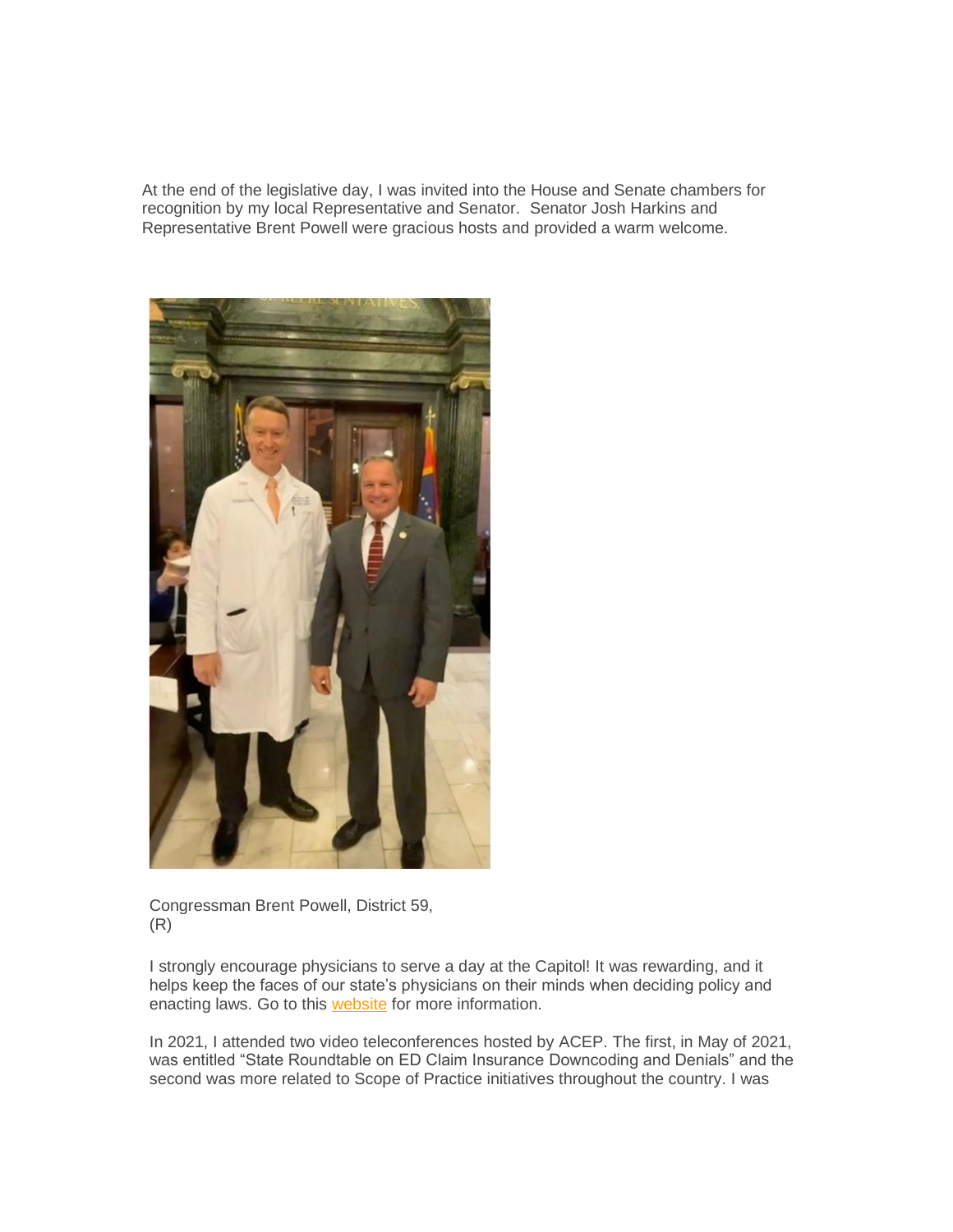able to speak about Mississippi's experiences with both, including the annual attempts to make our state an independent practice state by the AANP.

Insurance companies, including Medicaid, have made nationwide news regarding post visit denials, balance billing issues, etc. Our national leaders and MS-ACEP leadership are acutely aware of these issues and are engaged to help lead our state forward.

As I write this, I received an email from Dr. Geri Weiland, the current MSMA president, regarding SB 2178, pertaining to nurse practitioner independent practice. It did not make it out of committee and is officially dead for this legislative season. Thanks to everyone who engaged our state leaders to encourage a "NO" vote on this dangerous legislation. This will be an annual fight, and I strongly encourage each of you to stay engaged and voice your opinion when the next legislative session starts in 2023.

### **Welcome New MS-ACEP Members!**

Robert D Cox, MD, FACEP Justin Blake Daniels, MD Dwight Timothy Flowers, MD Steven T Haywood, MD, FACEP Kyle Kennedy Christina Marbrey, MD Gerald Richard McLemore, Jr, MD Trey Nichols, DO Logan H Ramsey, MD Alice Sarradet Adam J Silva Luke Wojohn

# **FROM NATIONAL ACEP**



ADVANCING EMERGENCY CARE

**ACEP Resources & Latest News**

**ACEP [commends the bravery and steadfast commitment](https://www.emergencyphysicians.org/press-releases/2022/3-1-22-acep-stands-in-support-of-emergency-physicians-working-in-ukraine) of emergency physicians currently treating patients in Ukraine.** Want to help? Our [Global](https://www.acep.org/by-medical-focus/disaster-medicine/global-conflict/)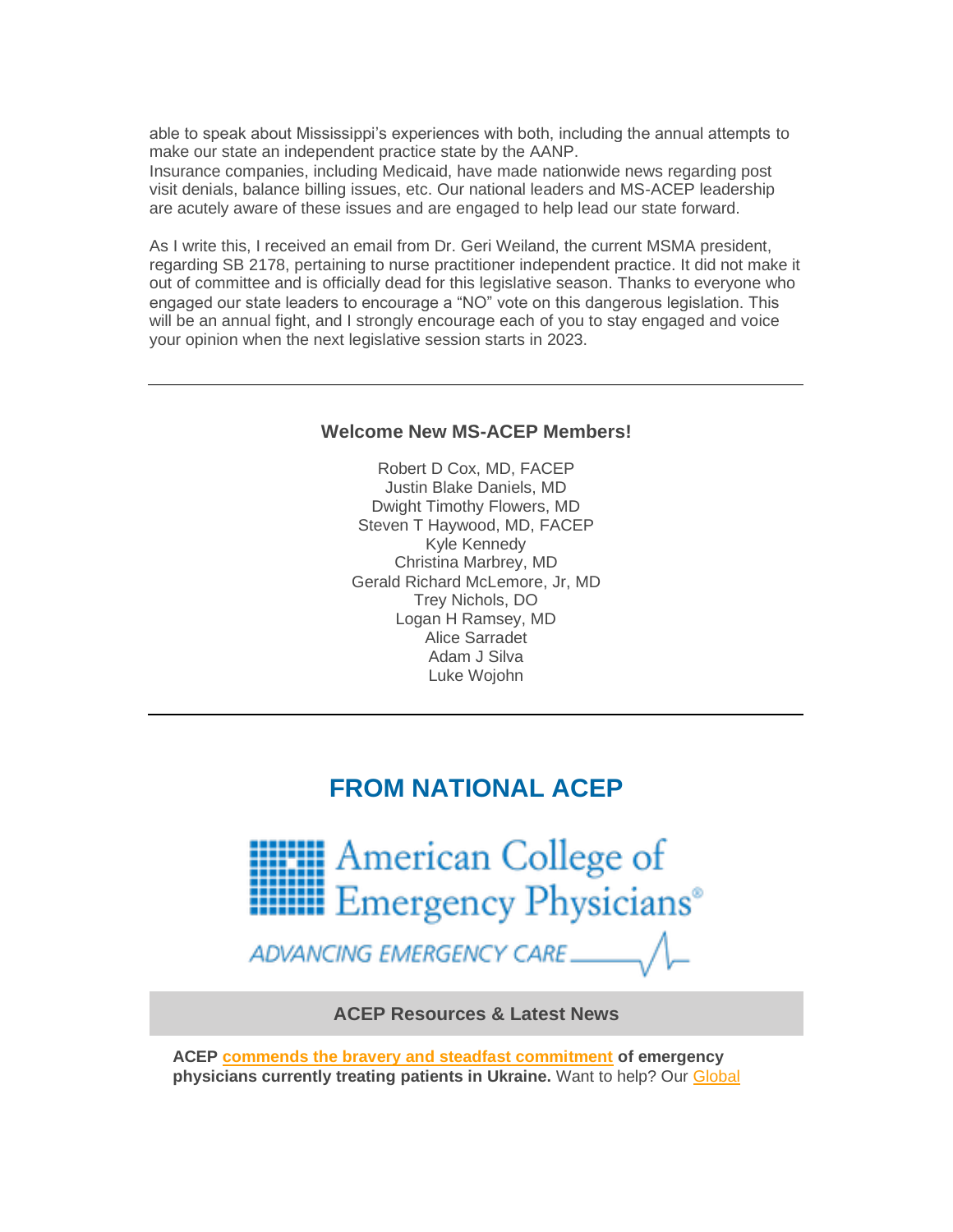[Conflict Resources](https://www.acep.org/by-medical-focus/disaster-medicine/global-conflict/) explain how to join an international medical response team and link to Ukrainian regional support organizations.

ACEP President Dr. Gillian Schmitz gives an update on **ACEP's multiple legislative wins at the both the state and national leve**l, as well as updates on task force initiatives, and more. [Check out the latest Board Blog post](https://www.acep.org/who-we-are/leadership/board-blog/board-blog-articles/march-1-2022/) (3/1/22).

**February was Black History Month:** Don't miss this week's *Frontline* episode featuring Dr. Ray Johnson and Dr. Sandra Coker discussing their [experiencesw](https://soundcloud.com/acep-frontline/black-history-month-special)orking in EM. Dr. Coker founded the Black Girl White Coat nonprofit, and Dr. Johnson's been a leader in EM for more than 30 years. Find more BHM22 resources related to this year's theme, [Black Health & Wellness.](https://www.acep.org/home-page-redirects/latest-news/black-history-month-health--wellness/)

**Nominate a Colleague for ACEP Awards!** ACEP is accepting nominations for its 2022 Leadership Awards and Teaching Awards. [Leadership Award nominations](https://www.acep.org/who-we-are/acep-awards/leadership-and-excellence/acep-leadership-and-excellence-awards/) are due **March 8**, and Teaching Award nominations are due **April 15**.

**Get New [Point-of-Care Tools](https://www.acep.org/patient-care/point-of-care-tools/) in emPOC App**

## **Advocacy:**

**South Dakota scored an important [scope of practice victory](https://www.acep.org/home-page-redirects/latest-news/south-dakota-scores-scope-of-practice-victory/)** (2/23/22)

**[ACEP applauds the Texas court ruling](https://www.emergencyphysicians.org/press-releases/2022/2-24-22-acep-praises-texas-court-ruling-that-finds-flaws-in-no-surprises-act-implementation) that the No Surprises Act implementation fails to follow the letter of the law.** The concerns validated by this ruling are some of those shared by ACEP, ASA and ACR in a [separate](https://www.emergencyphysicians.org/press-releases/2022/2-9-22-in-new-court-motion-major-medical-societies-argue-no-surprises-act-rule-violates-law-passed-by-congress)  [lawsuitc](https://www.emergencyphysicians.org/press-releases/2022/2-9-22-in-new-court-motion-major-medical-societies-argue-no-surprises-act-rule-violates-law-passed-by-congress)urrently in a Chicago district court (2/24/22). Amplify on [Twitter,](https://twitter.com/EmergencyDocs/status/1496973421774884871) [Facebook.](https://www.facebook.com/EmergencyPhysicians.org/posts/10158922625947815)

• **The No Surprises Act:** [What You Need to Know](https://www.acep.org/federal-advocacy/no-surprises-act-overview/)

**ACEP Applauds Passage of Dr. Lorna Breen Health Care Provider Protection Act:** On Feb. 17, 2022, the Senate passed the ACEP-supported ["Dr. Lorna Breen](https://www.congress.gov/bill/117th-congress/house-bill/1667)  [Health Care Provider Protection Act"](https://www.congress.gov/bill/117th-congress/house-bill/1667) (H.R. 1667) by voice vote. It now heads to President Biden for his signature into law. [Read the full press release](https://www.emergencyphysicians.org/press-releases/2022/2-18-22-acep-applauds-the-passage-of-legislation-to-protect-frontline-worker-mental-health) and [additional](https://www.acep.org/corona/COVID-19-alert/covid-19-articles/your-advocacy-at-work-senate-passes-dr.-lorna-breen-bill/)  [background](https://www.acep.org/corona/COVID-19-alert/covid-19-articles/your-advocacy-at-work-senate-passes-dr.-lorna-breen-bill/) about ACEP's efforts to develop and progress this bill through the legislative process.

#### **ACEP and EMRA Send Workforce Statement to Senate HELP**

**Committee**: ACEP partnered with EMRA to submit a statement for the record for a Senate HELP Committee hearing on workforce shortages (2/11/22). [Read more](https://www.acep.org/federal-advocacy/workforce-issues/)

# **Regulatory Updates:**

- [ACEP Provides Feedback on New Emergency Medicine Cost](https://www.acep.org/federal-advocacy/federal-advocacy-overview/regs--eggs/regs--eggs-articles/regs--eggs---february-24-2022/)  [Measure](https://www.acep.org/federal-advocacy/federal-advocacy-overview/regs--eggs/regs--eggs-articles/regs--eggs---february-24-2022/) (2/24/22)
- [CDC Releases Long-Awaited Revised Opioid Prescribing Guideline: Open](https://www.acep.org/federal-advocacy/federal-advocacy-overview/regs--eggs/regs--eggs-articles/regs--eggs---february-17-2022/)  [for Public Comment](https://www.acep.org/federal-advocacy/federal-advocacy-overview/regs--eggs/regs--eggs-articles/regs--eggs---february-17-2022/) (2/17/22)
- The Flip Side of the Coin: A Look at the Increase in Health Insurer [Consolidation](https://www.acep.org/federal-advocacy/federal-advocacy-overview/regs--eggs/regs--eggs-articles/regs--eggs---february-10-2022/) (2/10/22)